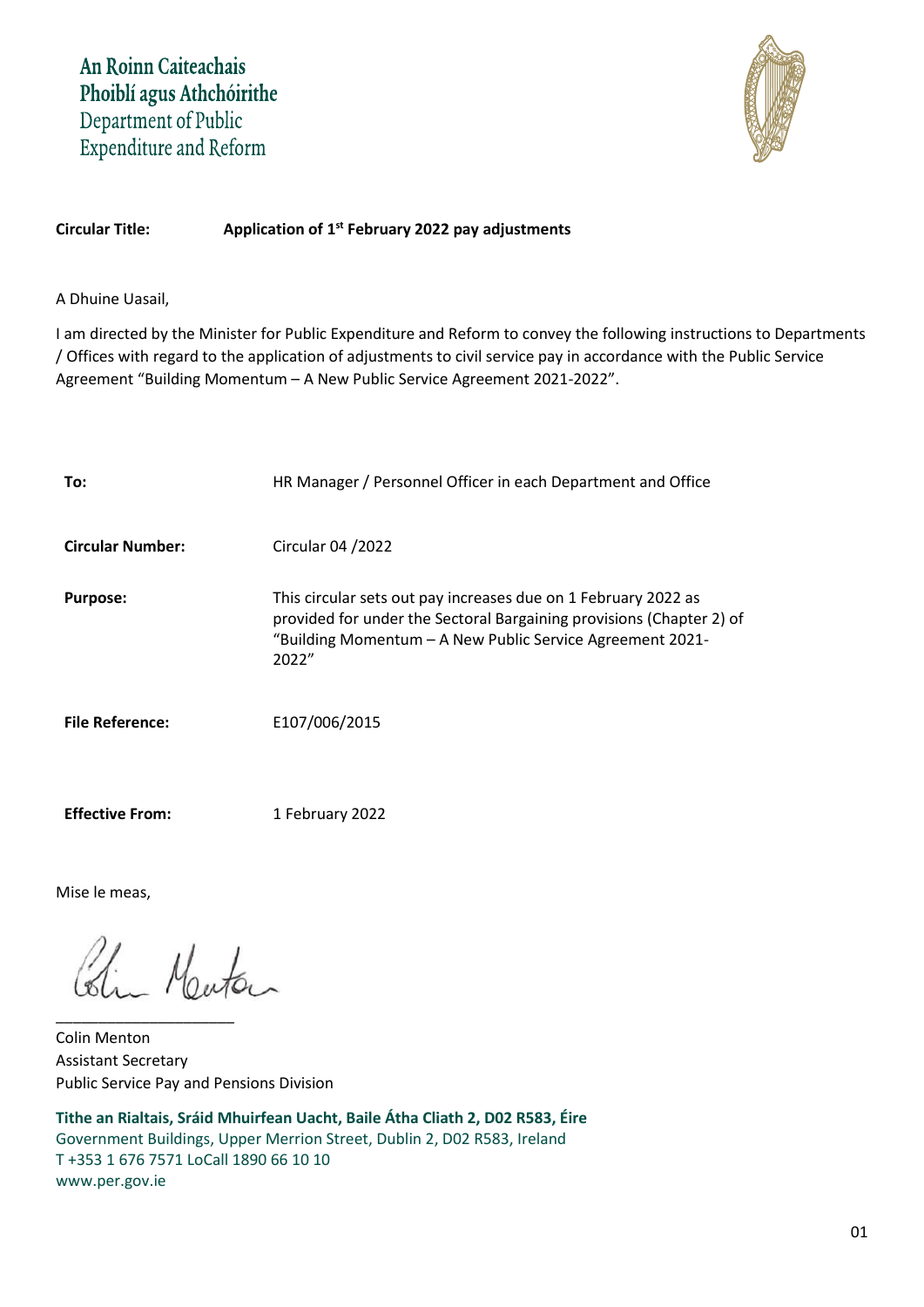# **1. Application**

- 1.1. This circular applies to all civil service grades.
- 1.2. Grades whose pay and conditions are appropriate to the Joint Industrial Council for State Industrial employees will be the subject of a separate circular.
- 1.3. The pay adjustments should be applied, as appropriate, from **1 February 2022**.

# **2. General**

- 2.1. This circular sets out pay increases due on 1 February 2022 as provided for under the Sectoral Bargaining provisions of "Building Momentum – A New Public Service Agreement 2021-2022" ('the Agreement') in relation to civil service grades. The agreed outcome across the Civil Service in relation to the Sectoral Bargaining Fund is to apply a 1% increase to all civil service grades.
- 2.2. Details regarding the application of pay increases arising from the Sectoral Bargaining provisions of the Agreement to non-civil service grades will be communicated by the relevant Department.
- 2.3. The adjustments should be rounded to the nearest euro on annual payscales and to the nearest cent on weekly payscales. Hourly rates should be rounded to the nearest €0.001.
- 2.4. This circular also sets out arrangements in respect of the Additional Superannuation Contribution (ASC) for the year 2022.

## **3. "Building Momentum – A New Public Service Agreement 2021-2022"**

- 3.1. In accordance with **section 3.1.3** of the Agreement, the annualised amount of the basic salary of civil servants will be increased by 1% with effect from **1 February 2022.**
- 3.2. Revised payscales for members of general service grades and certain grades common to two or more Departments to which this circular applies, are set out in the Appendices to this circular.

## **4. Pensions**

- 4.1. For guidance on increasing pensions in payment as a result of the pay adjustments due on 1st February 2022, please refer to Part 4 of DPER Circular 10/2021, 'Instruction on the pension increase policy in the public service until end 2022'.
- 4.2. Additional Superannuation Contributions: The ASC rates for 2022 are unchanged. Below are the current rates of ASC.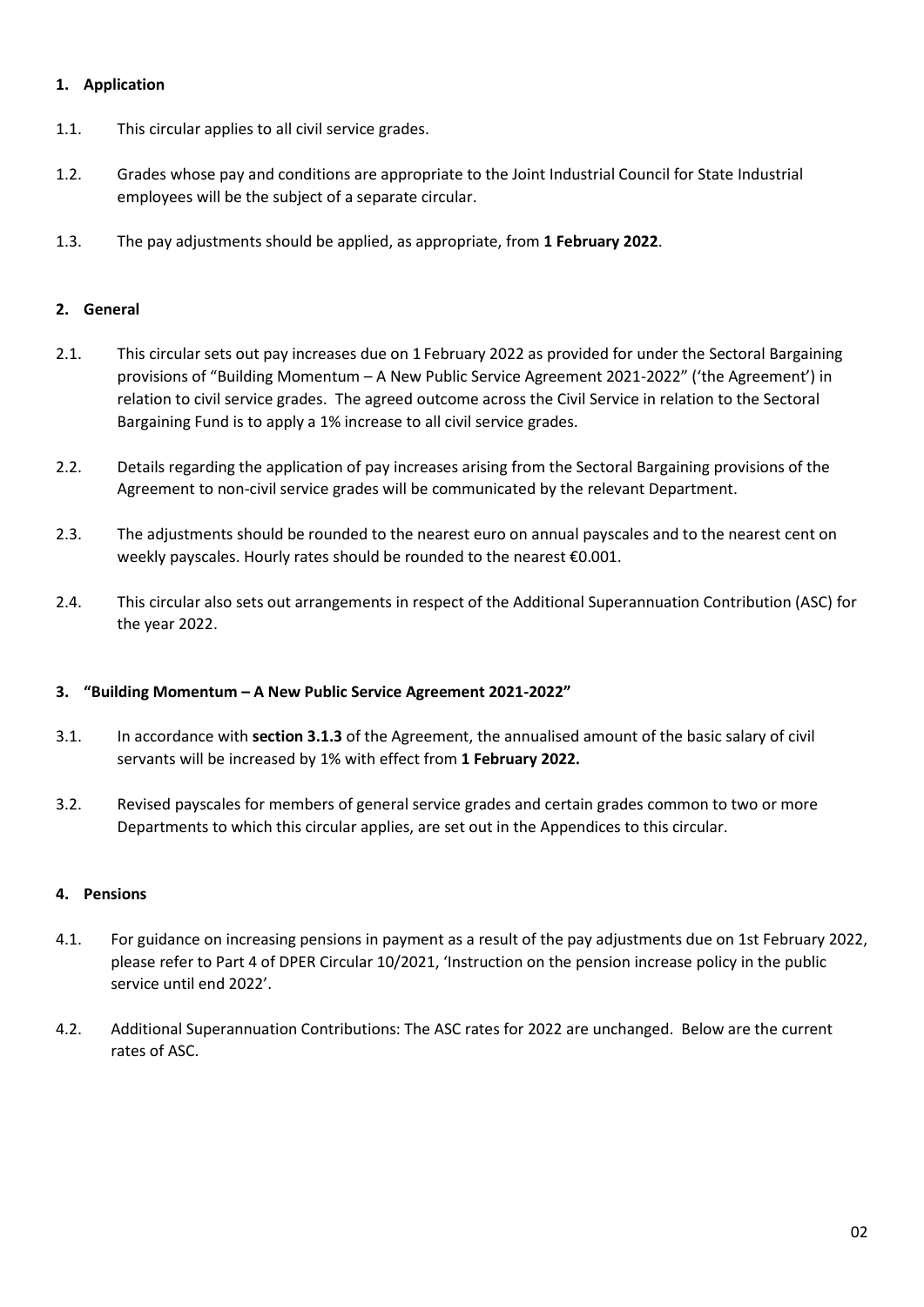# **Thresholds/Rates in 2022**

| Member of a standard<br>accrual pension scheme | Member of a fast accrual<br>pension scheme | <b>Member of the Single</b><br><b>Scheme</b> |
|------------------------------------------------|--------------------------------------------|----------------------------------------------|
| €0 - €34,500 @ 0%                              | €0 - €28,750 @ 0%                          | €0 - €34,500 @ 0%                            |
| >€34,500 - €60,000 @ 10%                       | >€28,750 - €60,000 @ 10%                   | >€34,500 - €60,000 @ 3.33%                   |
| >€60,000 @ 10.5%                               | >€60,000 @ 10.5%                           | >€60,000 @ 3.5%                              |

## **5. Overtime**

5.1 Payment in respect of overtime rendered on or subsequent to **1 February 2022** by members of grades to which this circular applies should be calculated by reference to the revised pay rates with effect from **1 February 2022**.

## **6. Premium Rates of Pay**

6.1 Premium rates of pay payable in respect of or subsequent to **1 February 2022** which are calculated as specific percentage or specified proportion of basic salary should be calculated by reference to the revised rates of pay with effect from **1 February 2022**.

## **7. Allowances**

- 7.1 Allowances in the nature of pay for civil servants to whom this circular applies will be increased by 1% from **1 February 2022**.
- 7.2 Allowances which are calculated as a specific percentage or specified portion of basic pay should be calculated by reference to the revised rates of pay with effect from **1 February 2022**.
- 7.3 Children's allowances, both standard and ex-gratia, remain unchanged.

## **8. Queries**

- 8.1 Individual queries in relation to this circular should be raised in the first instance with HR Shared Services (NSSO) or, where applicable, with local Human Resource Units.
- 8.2 Departments who experience difficulties that arise in the application of this circular should raise the matter with this Department by raising a ticket on [support@Paytravelovertime.cloud.gov.ie](mailto:support@Paytravelovertime.cloud.gov.ie)
- 8.3 This circular is also available a[t https://www.gov.ie/en/circulars/](https://www.gov.ie/en/circulars/)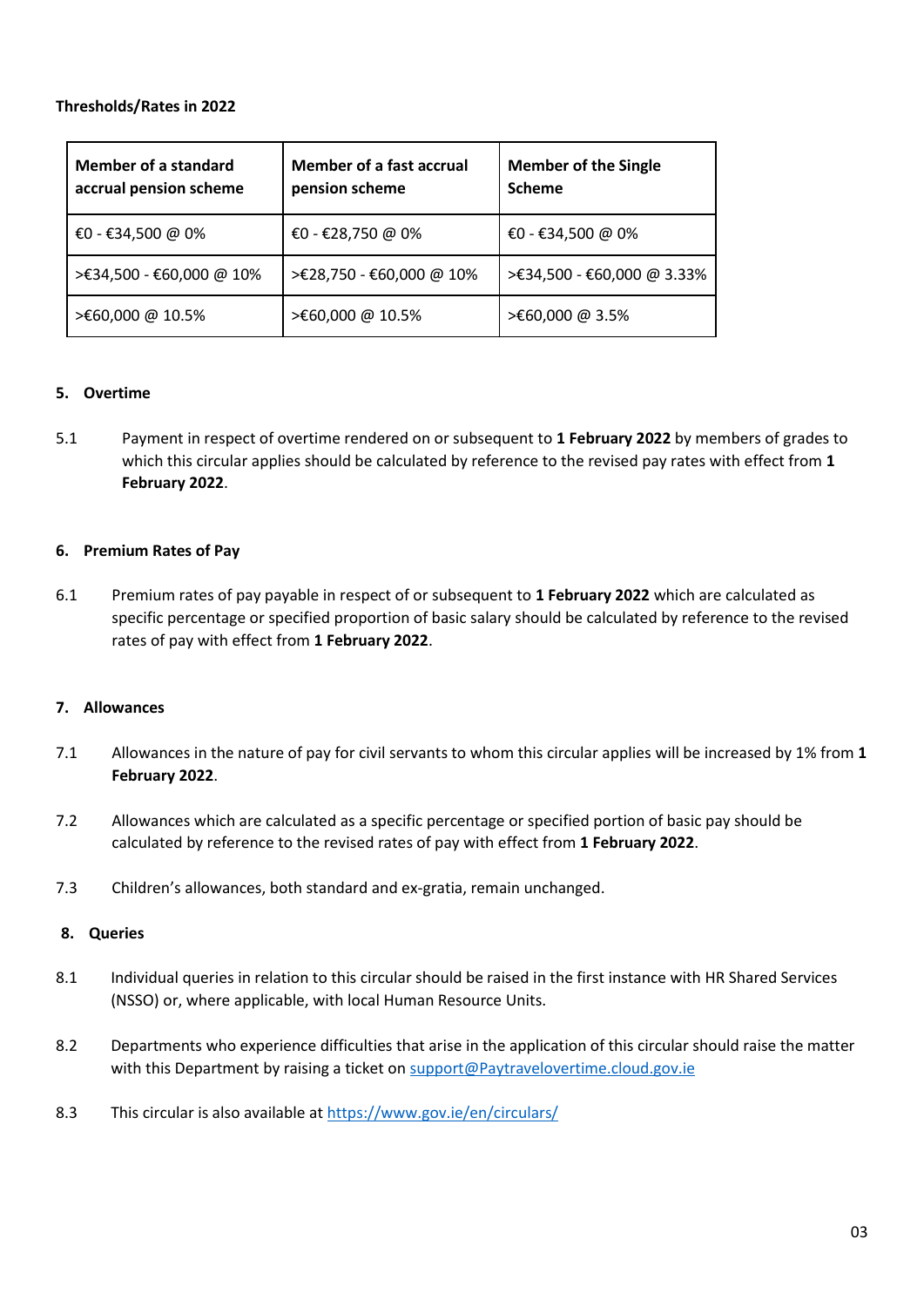**Revised payscales with effect from 1 February 2022 for established employees appointed on or after 6 April 1995 paying the Class A rate of PRSI contribution and making an employee contribution in respect of personal superannuation benefits (PPC) for General Service grades.**

**SECRETARY GENERAL I (PPC) €215,998 SECRETARY GENERAL II (PPC) €215,998 SECRETARY GENERAL III (PPC) €204,630 DEPUTY SECRETARY (PPC) €187,578 ASSISTANT SECRETARY (PPC) €145,283 €151,885 €159,042 €166,194 PRINCIPAL HIGHER (PPC) €98,593 €102,652 €106,732 €110,802 €114,272 €117,928¹ €121,586 ² PRINCIPAL (PPC)**  $€91,609$   $€95,496$   $€99,354$   $€103,240$   $€106,518$   $€109,917$ <sup>1</sup>  $€113,313^2$ **ASSISTANT PRINCIPAL HIGHER (PPC) €77,275 €80,215 €83,161 €86,106 €89,051 €90,771 €93,693¹ €96,622² ASSISTANT PRINCIPAL (PPC) €70,399 €72,991 €75,620 €78,258 €80,891 €82,409 €85,067¹ €87,734² ADMINISTRATIVE OFFICER (PPC) €33,889 €36,406 €37,125 €40,277 €44,311 €47,381 €50,454 €53,560**  $€56,663$  €59,756 €61,899<sup>1</sup> €64,038<sup>2</sup>

**ADMINISTRATIVE OFFICER HIGHER SCALE (PPC) €47,381 €50,454 €53,560 €56,663 €59,756 €61,899 €64,008 €66,121**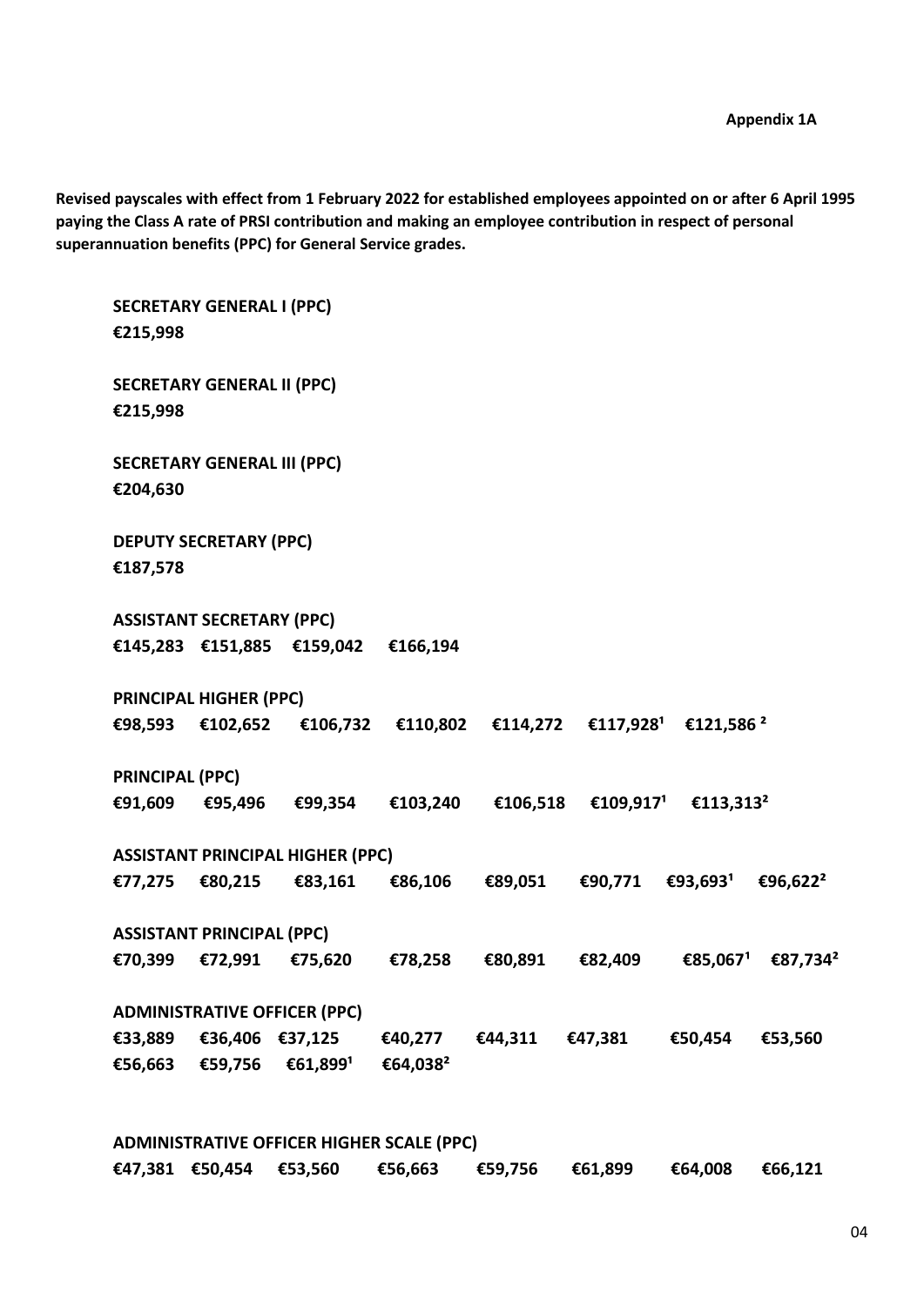**HIGHER EXECUTIVE OFFICER (PPC) €50,848 €52,334 €53,817 €55,300 €56,788 €58,271 €59,756 €61,899¹ €64,038²**

**HIGHER EXECUTIVE OFFICER HIGHER SCALE (PPC) €53,817 €55,300 €56,788 €58,271 €59,756 €61,899 €63,303 €64,711 €66,121**

#### **EXECUTIVE OFFICER (PPC)**

**€31,698 €33,509 €34,531 €36,526 €38,315 €40,044 €41,768 €43,455 €45,160 €46,817 €48,526 €49,658 €51,270¹ €52,894²**

**EXECUTIVE OFFICER HIGHER SCALE (PPC)**

**€34,531 €36,526 €38,315 €40,044 €41,768 €43,455 €45,160 €46,817 €48,526 €49,658 €51,270 €52,478 €53,689 €54,903**

#### **CLERICAL OFFICER (PPC)**

**€25,339 €26,963 €27,375 €28,181 €29,368 €30,555 €31,740 €32,604 (€485.60) (€516.73) (€524.63) (€540.07) (€562.83) (€585.56) (€608.28) (€624.83) €33,581 €34,717 €35,517 €36,642 €37,760 €39,504 €40, 876¹ €41, 504² (€643.56) (€665.34) (€680.68) (€702.22) (€723.65) (€757.08) (€783.36) (€795.40)**

#### **CLERICAL OFFICER HIGHER SCALE (PPC)**

**€28,181 €29,368 €30,555 €31,740 €32,604 €33,581 €34,717 €35,518 (€540.07) (€562.83) (€585.56) (€608.28) (€624.83) (€643.56) (€665.34) (€680.68) €36,642 €37,760 €39,504 €40,876 €41,504 €42,353 (€702.22) (€723.65) (€757.08) (€783.36) (€795.40) (€811.68)**

**HEAD SERVICES OFFICER (PPC)**

 $€642.41$  €659.49 €673.24 €693.24 €713.24 €733.25 €757.10<sup>1</sup> €783.37<sup>2</sup> **SERVICES OFFICER (PPC) €457.11 €483.78 €493.85 €515.13 €534.14 €545.51 €558.82 €574.83 €602.19 €615.73¹ €637.26² SERVICES ATTENDANT (PPC) €451.05 €469.14 €493.85 €501.69 €517.90 €536.92 €553.50 €572.16 €595.11 €613.85¹ €629.52²**

**CLEANER (PPC)**

 $€436.93$   $€465.02$   $€472.88$   $€491.24$   $€513.30$   $€526.94$ <sup>1</sup>  $€540.62$ <sup>2</sup>

 $1$  After 3 years satisfactory service at the maximum.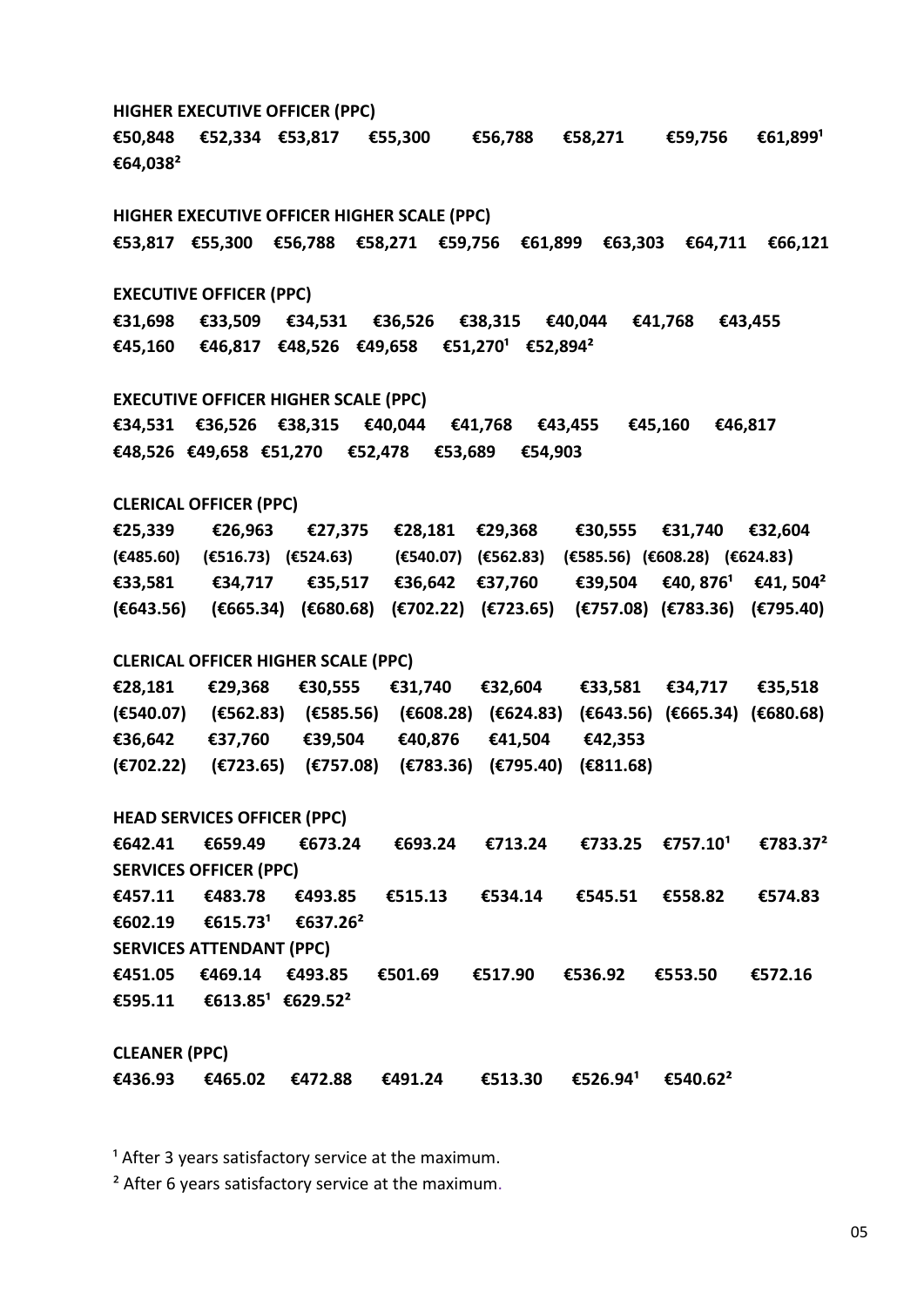**Revised pay scales with effect from 1 February 2022 for established employees appointed on or after 6 April 1995 paying the Class A rate of PRSI contribution and making an employee contribution in respect of personal superannuation benefits (PPC) for certain grades common to two or more Departments.**

**ENGINEER GRADE I AND PROFESSIONAL ACCOUNTANT GRADE I (PPC) €74,126 €76,453 €78,787 €81,115 €83,441 €86,208 €89,358¹ €92,510² ENGINEER GRADE II AND PROFESSIONAL ACCOUNTANT GRADE II (PPC) €64,547 €66,021 €67,493 €68,971 €70,444 €70,836 €72,289 €73,798 €76,253¹ €78,715² ENGINEER GRADE III AND PROFESSIONAL ACCOUNTANT GRADE III (PPC) €33,149 €35,502 €36,132 €39,272 €42,422 €45,573 €48,725 €50,672 €52,629 €54,602 €56,561 €58,527 €60,494 €62,454 €64,429 €66,615¹ €68,795² STATE SOLICITOR AND PROSECUTION SOLICITOR (PPC) €34,209 €36,749 €37,477 €40,658 €44,728 €47,836 €50,931 €54,075 €57,213 €60,333 €70,399 €72,992 €75,620 €78,258 €80,891 €82,409 €85,067¹ €87,734² LAW CLERK (PPC) €535.87 €558.41 €591.99 €617.05 €646.86 €666.89 €680.45 €700.29 €720.15 €739.99 €759.90 €780.41¹ €800.86² HIGHER LEGAL EXECUTIVE (PPC) €50,848 €52,334 €53,817 €55,300 €56,788 €58,271 €59,756 €61,899¹ €64,038² LEGAL EXECUTIVE (PPC) €35,037 €37,109 €38,756 €40,339 €41,775 €43,059 €44,357 €45,654 €46,955 €48,212 €49,398¹ €50,944² SENIOR ENGINEERING DRAUGHTSPERSON (PPC) €42,690 €43,498 €44,509 €45,533 €46,551 €47,576 €48,537 €50,098¹ €51,681² ENGINEERING DRAUGHTSPERSON (PPC) €633.89 €652.89 €675.33 €690.75 €712.87 €735.07 €757.29 €778.57**

**€799.85 €821.13 €842.49 €869.60¹ €896.76²**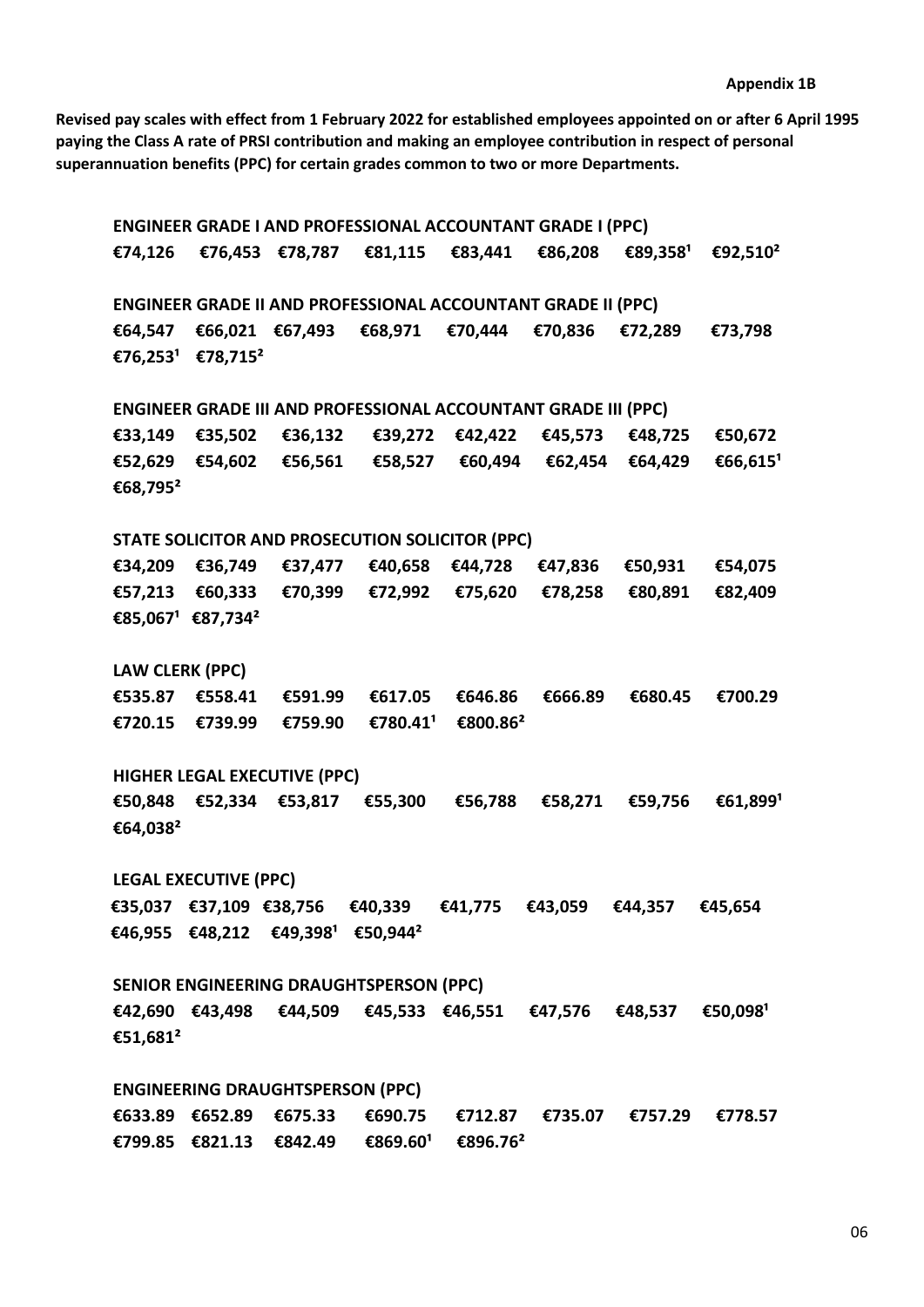**CHIEF SUPERINTENDENT MAPPING (PPC) €53,100 €55,586 €58,074 €60,556 €63,044 €65,524 €68,010 €70,501 €71,590 €73,798 €76,253¹ €78,715² SUPERINTENDENT MAPPING (PPC) €47,170 €48,787 €50,135 €51,474 €52,836 €54,202 €55,531 €57,228¹ €58,914² EXAMINER IN CHARGE (PPC) €41,029 €41,900 €42,758 €43,638 €44,513 €45,394 €47,170 €48,581¹ €50,005² EXAMINER OF MAPS (PPC) €708.64 €727.85 €746.35 €763.59 €782.21 €795.76 €821.55¹ €847.40² MAPPING DRAUGHTSPERSON (PPC) €536.27 €543.62 €561.49 €579.42 €597.46 €615.48 €627.29 €641.58 €658.19 €668.39 €684.84 €701.26 €717.79 €740.64¹ €763.56² SENIOR ARCHITECT (PPC) €68,939 €71,394 €74,978 €78,569 €82,171 €86,208 €89,358¹ €92,511² ARCHITECT (PPC) €37,694 €40,374 €41,707 €44,683 €47,646 €50,631 €52,624 €54,619 €56,623 €58,614 €60,612 €62,610 €64,608 €66,608 €68,626 €70,826¹ €71,918² ARCHITECTURAL ASSISTANT GRADE II (PPC) €579.18 €619.67 €633.89 €652.89 €675.33 €690.75 €712.87 €735.07 €755.36 €777.58 €799.85 €821.13 €842.49 €869.60¹ €896.76² SENIOR LABORATORY ANALYST (PPC) €52,748 €55,130 €57,240 €59,401 €61,624 €63,816 €66,067 €68,297 €70,540 LABORATORY ANALYST (PPC) €34,741 €36,164 €38,425 €39,497 €40,518 €42,932 €44,491 €46,061 €47,665 €49,264 €50,866 €52,496 €54,141 €55,804 €57,415 €58,528¹ NIGHTWATCHMAN (PPC) €456.77 €482.10 €494.60 €513.67 €532.27 €543.19 €559.64 €577.58¹ €598.18²** 

<sup>1</sup> After 3 years satisfactory service at the maximum.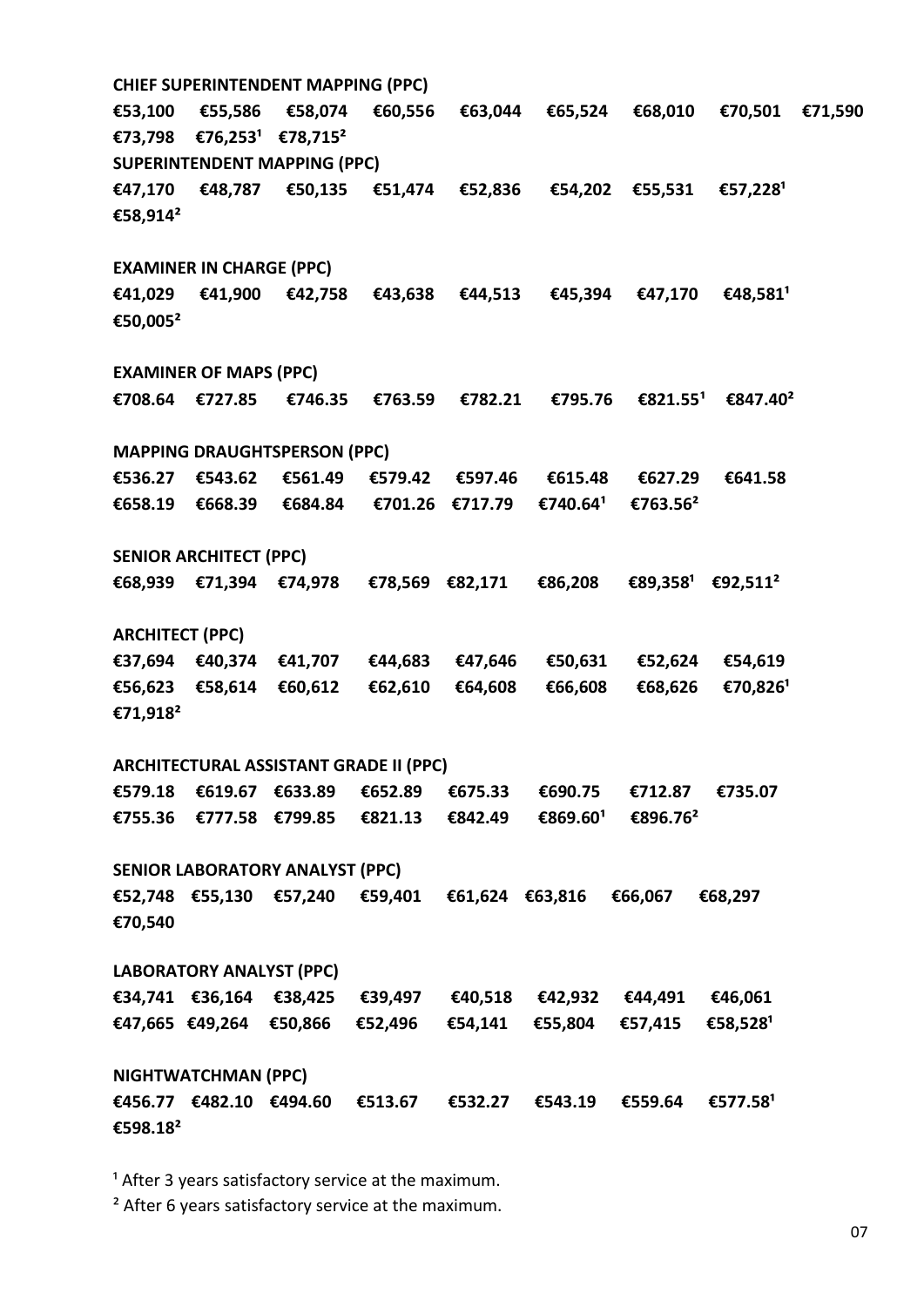**Revised payscales with effect from 1 February 2022 for General Service grades.**

**SECRETARY GENERAL I €215,998**

**SECRETARY GENERAL II €205,199**

**SECRETARY GENERAL III €194,399**

**DEPUTY SECRETARY €178,199**

**ASSISTANT SECRETARY €138,019 €144,292 €151,088 €157,886** 

**ADMINISTRATIVE OFFICER HIGHER SCALE**

**HIGHER EXECUTIVE OFFICER HIGHER SCALE**

**HIGHER EXECUTIVE OFFICER**

**PRINCIPAL HIGHER €93,657 €97,521 €101,396 €105,259 €108,560 €112,037¹ €115,510²** 

**PRINCIPAL**

**€87,030 €90,717 €94,383 €98,080 €101,193 €104,423¹ €107,648²**

**ASSISTANT PRINCIPAL HIGHER €73,408 €76,202 €79,008 €81,799 €84,598 €86,229 €89,016¹ €91,793²**

**ASSISTANT PRINCIPAL**  $€68,003$  €70,478 €71,843 €74,345 €76,848 €78,295 €80,816<sup>1</sup> €83,345<sup>2</sup>

**ADMINISTRATIVE OFFICER**

**€45,131 €48,050 €50,979 €53,923 €56,865 €58,893 €60,904 €62,911**

**€32,465 €35,030 €35,383 €38,379 €42,212 €45,131 €48,050 €50,979**

**€53,923 €56,865 €58,893¹ €60,927²**

**€48,426 €49,826 €51,220 €52,628 €54,037 €55,455 €56,865 €58,893¹ €60,927²**

**€51,220 €52,628 €54,037 €55,455 €56,865 €58,893 €60,227 €61,568 €62,911**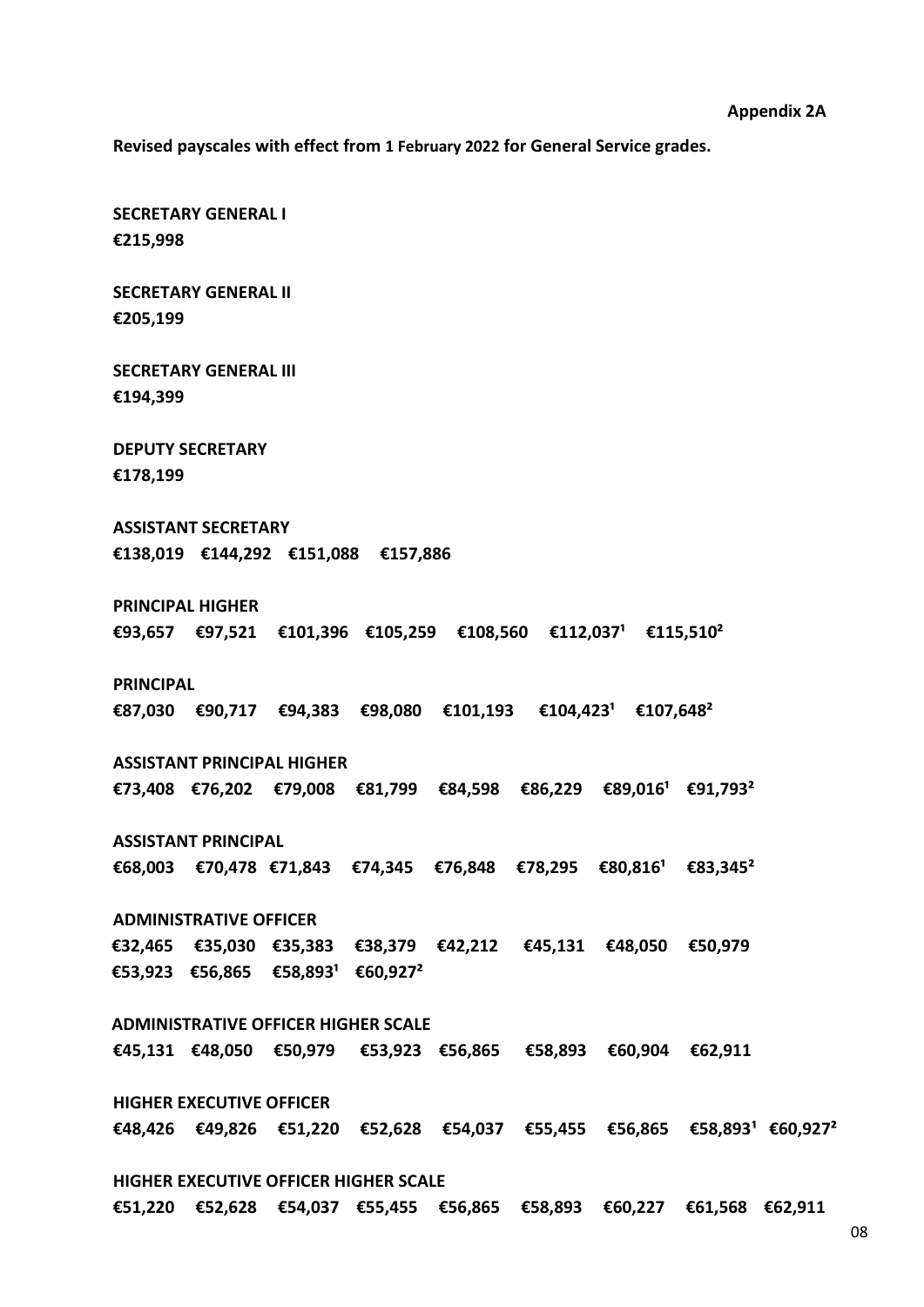**EXECUTIVE OFFICER €30,227 €32,271 €33,081 €34,823 €36,518 €38,165 €39,800 €41,402 €43,021 €44,595 €46,216 €47,297 €48,823¹ €50,352² EXECUTIVE OFFICER HIGHER SCALE €33,081 €34,823 €36,518 €38,165 €39,800 €41,402 €43,021 €44,595 €46,216 €47,297 €48,823 €49,962 €51,100 €52,249 CLERICAL OFFICER CLERICAL OFFICER HIGHER SCALE €27,227 €27,979 €29,107 €30,234 €31,361 €32,169 €33,265 €34,182 (€521.79) (€536.20) (€557.81) (€579.42) (€601.01) (€616.51) (€637.50) (€655.08) €34,928 €35,992 €37,648 €38,951 €39,551 €40,355 (€669.38) (€689.76) (€721.50) (€746.47) (€757.97) (€773.38) €24,148 €25,693 €26,084 €27,227 €27,979 €29,107 €30,234 €31,360 (€462.79) (€492.39) (€499.89) (€521.79) (€536.20) (€557.81) (€579.42) (€601.01) €32,169 €33,265 €34,182 €34,928 €35,992 €37,648 €38,951¹ €39,551² (€616.51) (€637.50) (€655.08) (€669.38) (€689.76) (€721.50) (€746.47) (€757.97)**

**HEAD SERVICES OFFICER**

**€618.31 €631.88 €647.91 €667.17 €679.85 €698.85 €721.50¹ €746.47²**

**SERVICES OFFICER**

**€446.69 €461.13 €474.09 €491.40 €508.97 €526.98 €539.85 €547.62 €573.75 €592.13¹ €613.27²**

**SERVICES ATTENDANT**

**€446.69 €447.47 €474.09 €481.40 €493.83 €511.58 €534.73 €545.06 €566.86 €584.72¹ €605.64²**

#### **CLEANER**

 $€419.61$   $€443.74$   $€454.11$   $€471.62$   $€489.67$   $€502.14$ <sup>1</sup>  $€522.30$ <sup>2</sup>

 $1$  After 3 years satisfactory service at the maximum.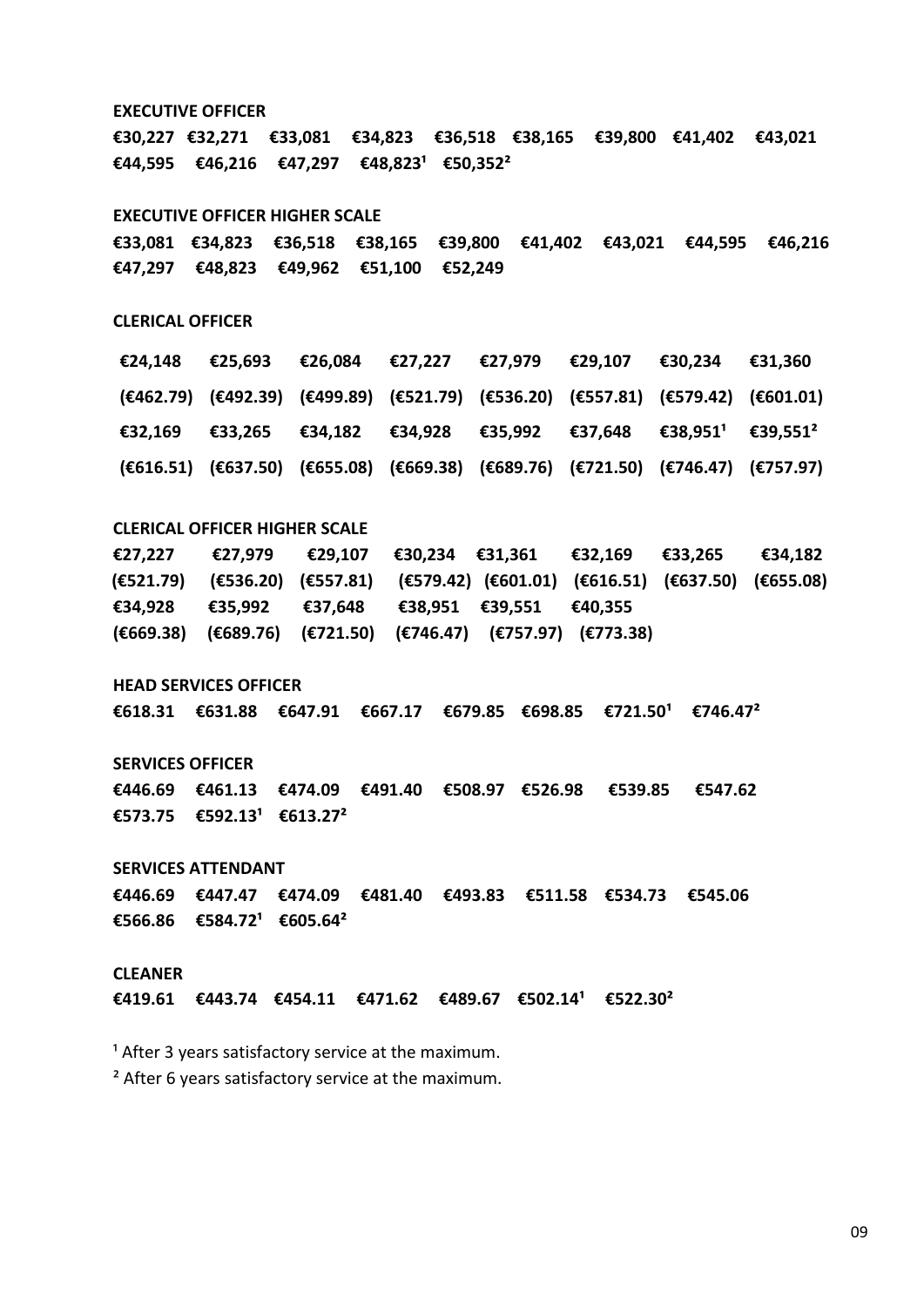**Revised payscales with effect from 1 February 2022 for certain grades common to two or more Departments.**

**ENGINEER GRADE I AND PROFESSIONAL ACCOUNTANT GRADE I €70,466 €72,629 €74,847 €77,062 €79,268 €81,895 €84,892¹ €87,886² ENGINEER GRADE II AND PROFESSIONAL ACCOUNTANT GRADE II €61,411 €62,817 €64,212 €65,618 €67,019 €68,419 €69,814 €71,231 €72,440¹ €74,776² ENGINEER GRADE III AND PROFESSIONAL ACCOUNTANT GRADE III €34,770 €37,424 €40,418 €43,407 €46,406 €48,259 €50,107 €51,966 €53,827 €55,696 €57,561 €59,428 €61,297 €63,381¹ €65,452² STATE SOLICITOR AND PROSECUTION SOLICITOR €32,767 €35,028 €35,716 €38,745 €42,610 €45,564 €48,503 €51,470 €54,449 €57,412 €68,003 €70,478 €71,843 €74,345 €76,848 €78,295 €80,816¹ €83,345² LAW CLERK €517.68 €539.41 €563.91 €587.71 €619.77 €638.99 €654.87 €667.53 €686.43 €705.30 €724.22 €743.68¹ €763.12² HIGHER LEGAL EXECUTIVE €48,426 €49,826 €51,220 €52,628 €54,037 €55,455 €56,865 €58,893¹ €60,927² LEGAL EXECUTIVE €36,936 €38,445 €39,803 €41,025 €42,252 €43,491 €44,731 €45,922 €47,052¹ €48,523² SENIOR ENGINEERING DRAUGHTSPERSON €40,673 €41,439 €42,399 €43,383 €44,342 €45,316 €46,229 €47,715¹ €49,208² ENGINEERING DRAUGHTSPERSON €609.88 €625.59 €643.65 €664.81 €679.49 €700.56 €721.71 €741.94 €762.16 €782.38 €802.65 €828.38¹ €854.17²**